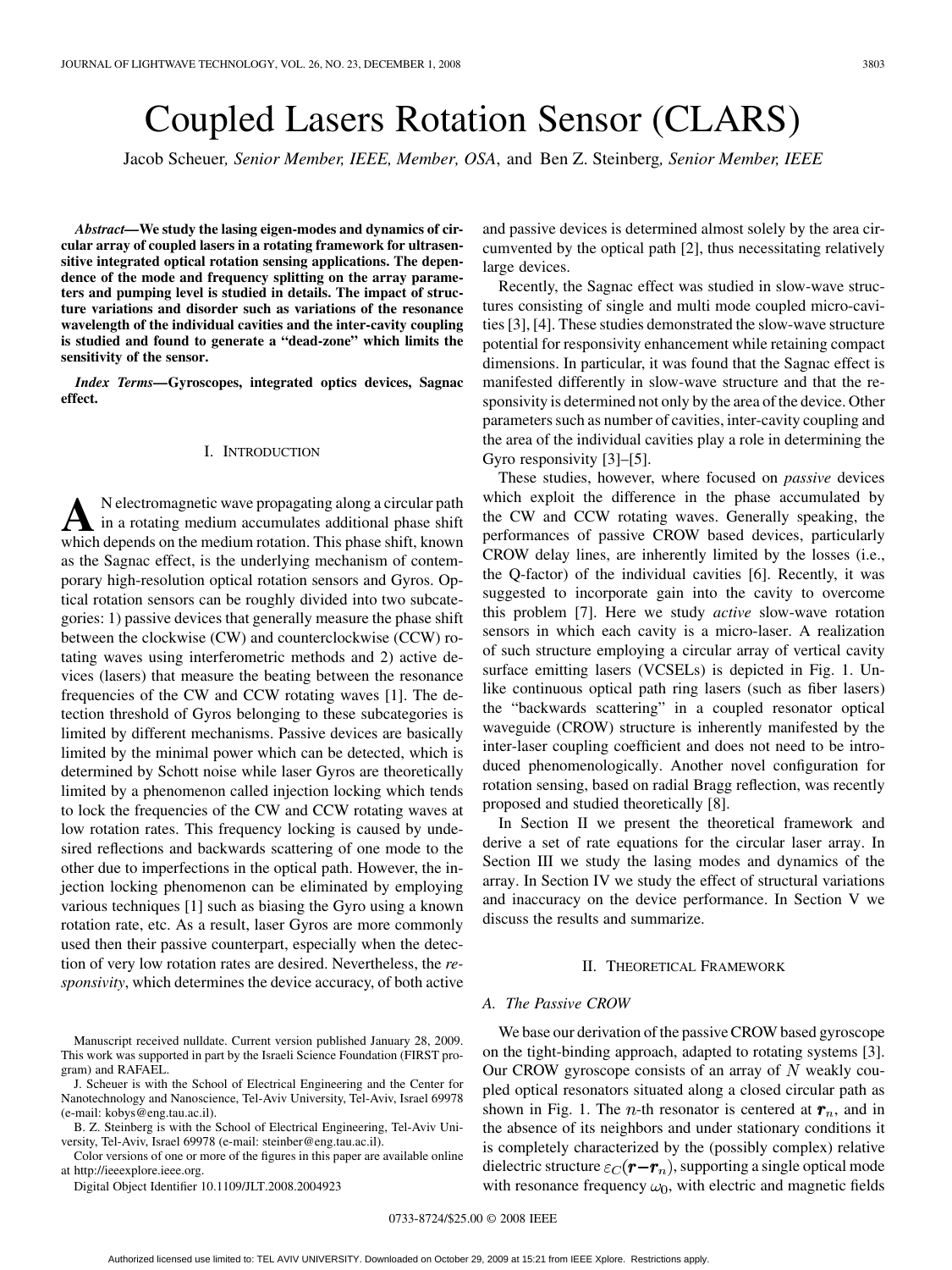$\boldsymbol{E}_C(\boldsymbol{r}-\boldsymbol{r}_n), \boldsymbol{H}_C(\boldsymbol{r}-\boldsymbol{r}_n)$ , respectively. These modes satisfy the standard wave equation:

$$
\Theta_C \mathbf{H}_C = k_0^2 \mathbf{H}_C, \quad \Theta_C \equiv \nabla \times [1/\varepsilon_C(\mathbf{r})] \nabla \times, \quad k_0 = \omega_0/c
$$
\n(1)

where *c* is the vacuum speed of light. Let  $E_{\Omega}(r)$  and  $H_{\Omega}(r)$ be the electromagnetic fields of the entire structure, under rotation. In the rotating system rest frame,  $H_{\Omega}$  satisfies the following wave equation [3]

$$
\Theta \mathbf{H}_{\Omega} = k^2 H_{\Omega} + ik \mathbf{L}_{\Omega} \mathbf{H}_{\Omega}, \ \ \Theta \equiv \nabla \times [1/\varepsilon(r)] \nabla \times, \ \ k = \omega/c \tag{2}
$$

where  $\varepsilon(\mathbf{r})$  describes the entire (relative) dielectric structure as seen when stationary. It is assumed for the moment to be ideal (i.e., without structural disorder).  $\omega$  is the optical frequency, and  ${\bf L}_{\Omega}$  is the rotation operator:

$$
\mathbf{L}_{\Omega}\mathbf{H}_{\Omega} = \nabla \times [\beta/\varepsilon(\mathbf{r}) \times \mathbf{H}_{\Omega}] + \beta/\varepsilon(\mathbf{r}) \times [\nabla \times \mathbf{H}_{\Omega}],
$$
  

$$
\beta = c^{-1}\Omega \hat{\mathbf{z}} \times \mathbf{r}
$$
 (3)

Here  $\Omega$  is the angular velocity of the structure. It should be noted that both  $\varepsilon$  and  $\varepsilon_C$  have real and imaginary parts, i.e.,  $\varepsilon_C = \varepsilon_C^R + i\varepsilon_C^I$ ,  $\varepsilon = \varepsilon^R + i\varepsilon^I$ . To solve (2), we adopt the extended tight binding approach and expand the total field of the rotating system using the modes of the isolated and stationary micro-cavities [3]:

$$
\boldsymbol{E}(\boldsymbol{r}) = \sum_{n=1}^{N} A_n \boldsymbol{E}_C(\boldsymbol{r} - \boldsymbol{r}_n), \quad \boldsymbol{H}(\boldsymbol{r}) = \sum_{n=1}^{N} A_n \boldsymbol{H}_C(\boldsymbol{r} - \boldsymbol{r}_n)
$$
\n(4)

Due to the tight-binding (weak coupling) assumption, the effect of inter cavity coupling, as well as the effect of rotation, are manifested essentially via the (yet unknown) expansion coefficients  $A_n$ . Note that the relevant wave equation for the total field (2) is no longer self adjoint (due to rotation), thus the variational solution procedure usually employed in tight-binding theory cannot be invoked. Instead, we introduce (4) and (1) into (2) and multiply both sides by  $H_C^*(\mathbf{r} - \mathbf{r}_m)$ , keeping only the exponentially dominant terms (nearest neighbor coupling). The result is the matrix equation for the field expansion coefficients  $A_m(m=1...N)$ :

$$
\Delta \omega A_m (1 - i\delta) = \frac{1}{2} \omega_0 |\kappa_1| e^{i\varphi_\kappa} (A_{m-1} + A_{m+1})
$$

$$
- \frac{1}{2} \omega_0 A_m \Delta \alpha e^{i\varphi_{\Delta \alpha}} + i\Omega \gamma_1 (A_{m+1} - A_{m-1}) \quad (5)
$$

where we assume  $\omega \approx \omega_0$ , define  $\Delta \omega = \omega - \omega_0$  and

$$
\kappa_1 = \frac{-1}{\eta_0^2 I_0} \int_{V_1} \Delta \varepsilon_C (\mathbf{r} - \mathbf{r}_1) \frac{\varepsilon_C (\mathbf{r} - \mathbf{r}_2) \varepsilon_C^* (\mathbf{r} - \mathbf{r}_1)}{\varepsilon_b (\mathbf{r}) \varepsilon_C (\mathbf{r} - \mathbf{r}_1)}
$$

$$
\cdot \mathbf{E}_C (\mathbf{r} - \mathbf{r}_2) \cdot \mathbf{E}_C^* (\mathbf{r} - \mathbf{r}_1) d^3 r
$$

$$
\Delta \alpha = 2 \tilde{\tau}_0^R / \eta_0^2 I_0
$$

$$
\delta = \omega_0 \tilde{\tau}_0^I / \eta_0^2 I_0
$$

$$
\tilde{\tau}_0 = \tilde{\tau}_0^R + i \tilde{\tau}_0^I
$$

$$
= - \int_{V_{m+1}} \frac{\Delta \varepsilon_C (\mathbf{r} - \mathbf{r}_{m+1})}{\varepsilon_b (\mathbf{r}) \varepsilon_C (\mathbf{r} - \mathbf{r}_{m+1})}
$$

$$
\times |\varepsilon_C (\mathbf{r} - \mathbf{r}_m) \mathbf{E}_C (\mathbf{r} - \mathbf{r}_m)|^2 d^3 r
$$

$$
I_0 = \int |\boldsymbol{H}_C|^2 d^3r
$$
  
\n
$$
\eta_0^2 = \mu_0/\varepsilon_0
$$
  
\n
$$
\gamma_1 = \frac{1}{I_0} \int \frac{|\boldsymbol{r}|}{\varepsilon(\boldsymbol{r})} \hat{\boldsymbol{\varphi}}
$$
  
\n
$$
\cdot \{ \boldsymbol{H}_C(\boldsymbol{r} - \boldsymbol{r}_1) \times [\nabla \times \boldsymbol{H}_C(\boldsymbol{r} - \boldsymbol{r}_2)] \}^* d^3r
$$
 (6)

In the above  $V_m$  is the volume of the mth cavity,  $\varepsilon_b(\mathbf{r})$  is the dielectric property of the background medium (the medium when the optical resonators are absent) and  $\Delta \epsilon_C(\mathbf{r} - \mathbf{r}_n)$  =  $\varepsilon_{\rm C}(\mathbf{r}-\mathbf{r}_n)-\varepsilon_{\rm b}(\mathbf{r})$  is the contrast property created by the presence of the *th cavity. These expressions are directly obtained* from their generic definitions in [3] [see Eqs (2.7'), (2.9') and (2.22')], with some algebraic simplifications due to the fact that the modal fields  $\mathbf{E}_C(\mathbf{r}-\mathbf{r}_n), \mathbf{H}_C(\mathbf{r}-\mathbf{r}_n)$  are associated with stationary and isolated single resonator, e.g.,  $\nabla \times \mathbf{H}_C(\mathbf{r} - \mathbf{r}_n) =$  $-i\omega_0 \varepsilon_0 \varepsilon_C (\mathbf{r} - \mathbf{r}_n) \mathbf{E}_C(\mathbf{r} - \mathbf{r}_n)$ , etc... It is interesting to note that, due to the last equality, the expression for the rotation coupling coefficient  $\gamma_1$  is associated with the power circulating in the CROW ring due to the mutual cavity coupling. This coefficient represents the manifestation of the Sagnac effect in systems for which the optical signal cannot be expressed merely as a geometric ray or a fiber mode. See [3] and [10] for more detailed discussions.

We assume that  $\delta \ll 1$  and thus the coefficient multiplying  $A_m$  on the LHS of (8) merely introduces a negligible phase shift. The assumption is valid because in all practical devices (lasers)  $\varepsilon^I \ll \varepsilon^R$ .  $\Delta \alpha$  is also, in principle, complex but its impact can be divided into a frequency shift (the real part) and gain shift (imaginary part) for each individual laser and, thus, can be absorbed into the resonance frequency and cavity loss of each laser. Therefore, the only significant contribution stemming for the imaginary part of the refractive index is expressed in  $\phi_{\kappa}$ (nearest neighbor coupling). Note that in the case of pure gain guided lasers  $|\kappa_1|e^{i\phi\kappa}$  is a purely imaginary number  $(\phi_{\kappa} = \pi/2)$ and, therefore, this phase cannot be neglected.

## *B. The Active CROW Rate Equations*

To derive the rate equations for temporal evolution of the slowly varying field envelope of  $E$  we assume the following: The time dependent amplitude of the field in each cavity can be represented by a Fourier integral— $A_m(t)$  =  $\int A_m(\omega) \exp(i\omega t) d\omega$ . This amplitude is assumed to have a relatively narrow bandwidth around  $\omega_0$ , i.e.,  $A_m(t) = E_m(t) \exp(i\omega_0 t)$  and  $E_m(t) = \int \hat{E}_m(\Delta \omega) \exp(i \Delta \omega t) d\Delta \omega$  where  $\Delta \omega = \omega - \omega_0$ . By inverse Fourier transforming (4), we get the following set of coupled ordinary differential equations describing the temporal evolution of the field in each micro-laser:

$$
\frac{dE_m}{dt} = \frac{1}{2} i\omega_0 \kappa_1 e^{i\phi_\kappa} (E_{m-1} + E_{m+1}) - \frac{1}{2} i\omega_0 E_m \Delta \alpha - \Omega \gamma_1 (E_{m+1} - E_{m-1}) \tag{7}
$$

The frequency shift term due to the self-coupling coefficient  $\Delta \alpha$  can be eliminated from (7) by substituting  $E_m(t) = \dot{E}_m(t) \exp(-(1/2) i\omega_0 \Delta \alpha \cdot t)$ . Similarly, the imaginary part of  $\Delta \alpha$  can be absorbed into the photon lifetime. Next,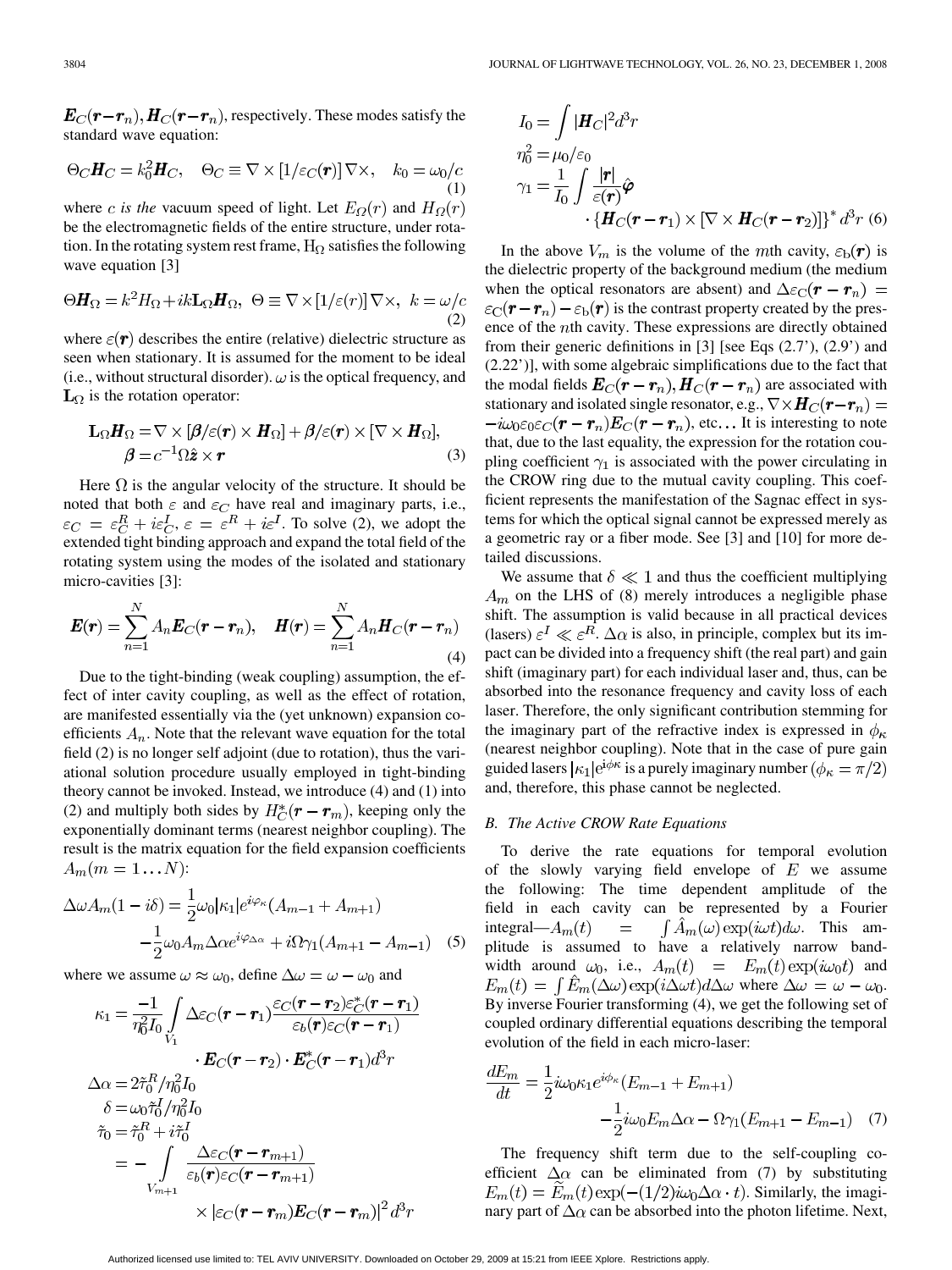we introduce the cavity photon lifetime and the gain into (7), as well as, the rate equation for the carrier population inversion:

$$
\frac{dE_m}{dt} = \frac{1}{2} \left[ G(N_m) - \tau_p^{-1} \right] (1 + iR) \widetilde{E}_m
$$

$$
+ \frac{1}{2} i \omega_0 \kappa_1 e^{i\phi_\lambda} (\widetilde{E}_{m-1} + \widetilde{E}_{m+1})
$$

$$
- \Omega \gamma_1 (\widetilde{E}_{m+1} - \widetilde{E}_{m-1})
$$

$$
\frac{dN_m}{dt} = P - N_m \tau_s^{-1} - G(N_m) |\widetilde{E}_m|^2 \tag{8}
$$

where  $N_m$  is the excess carriers in laser  $m$ , P is the pump level,  $\tau_p$  and  $\tau_s$  are correspondingly the photons and carriers lifetimes and  $R$  is the linewidth enhancement factor connecting the change in the gain level of the semiconductor material with the change in it refractive index.  $G(N_m)$  is the optical gain in laser m given by:  $G(N_m) = G(N_m) + g \cdot (N_m - N_{th})$  where g is the differential gain  $\partial G/\partial N$  at threshold and  $G(N_{th}) = 1/\tau_p$ . Finally, we normalize the rate equations according to the conventions of [9]:  $A_m = \sqrt{(1/2)g\tau_s}E_m$ ,  $Z_m = N_{th}g\tau_p(N_m/N_{th} (1)/2$ ,  $p_m = N_{th}g\tau_p(P_m/P_{th}-1)/2$  where  $P_{th} = N_{th}/\tau_s$ ,  $\eta = \omega_0 \tau_p \kappa_1/2$ ,  $\eta_1 = \tau_p \gamma_1$ ,  $T = \tau_s/\tau_p$ , and  $\tau = t/\tau_p$ . Introducing the normalized variables to (7) yields the following normalized rate equations:

$$
\begin{aligned} \n\dot{A}_m &= Z_m(1 + iR)A_m + i\eta e^{i\phi_n}(A_{m+1} + A_{m-1}) \\ \n&- \eta_1 \Omega(A_{m+1} - A_{m-1}) \\ \nT \cdot \dot{Z}_m &= p_m - Z_m - (1 + 2Z_m)|A_m|^2 \n\end{aligned} \tag{9}
$$

where the dot indicates a derivative with respect to  $\tau$ . For a circular array consisting of  $L$  lasers the boundary conditions are  $A_0 = A_L$  and  $A_{L+1} = A_1$ . (9) possesses the functional form of the conventional rate equations but with an additional term which is linearly dependent on the mechanical rotation rate,  $\Omega$ and a new coupling coefficient,  $\eta_1$ , defined by the overlap integral in (6).

## III. THE LASING MODES IN THE ROTATING FRAMEWORK

# *A. The Responsivity*

To study the dynamics and lasing properties of the circular arrays subjected to mechanical rotation, (9) were solved numerically using a forth order Runge–Kutta integration scheme [7]. For simplicity it was initially assumed that the two coupling coefficients between adjacent micro-lasers ( $\eta$  and  $\eta_1$ ) and the pumping levels  $(p_m)$  are identical for all the lasers in the array. An array consisting of  $L$  lasers has  $L$  eigen-modes of which  $L-1(L-2)$  are degenerate for an odd (even) L. The degenerate modes correspond to CW and CCW rotating waves. The nondegenerate modes of the array are the in-phase (no phase shift between adjacent lasers) and the anti-phase ( $\pi$  phase shift between adjacent lasers) modes which are stationary (standing waves). In should be noted that, in a circular array of odd  $L$  the anti-phase mode does not exist due to phase frustration [12] and, therefore, for such arrays there is only a single nondegenerate eigen-mode.

For rotation sensing applications we are interested in the beating frequency generated due to the rotation induced splitting of originally degenerate CW and CCW rotating modes. Therefore, the nondegenerate solutions are unusable (see



Fig. 2. Beating frequency of the different modes of CROW Gyro with 3–11 cavities.  $R = 0, p = 0.1$  and  $T = 300$ . The parameter w indicates the specific  $\eta_1 \Omega$ <br>Fig. 2. Beating frequency of the different modes of CROW G<br>cavities.  $R = 0, p = 0.1$  and  $T = 300$ . The parameter w indica<br>resonance frequency of each CROW mode  $w = (\omega - \omega_0)/\omega_0$ .

e.g., [10] and [11] for a general discussion on the role of mode-degeneracy under rotation). However, it is well known that (nondegenerate) anti-phase mode tends to be the dominant lasing solution in coupled laser arrays, having the lowest lasing threshold [13]. On the other hand, the in-phase mode generally has the highest threshold level and is seldom exhibited unless specific arrangements are made [13]. Therefore, in order to suppress the anti-phase lasing mode, it is advantageous to use an array of odd number of lasers.

Fig. 2 depicts the (normalized) beating frequency as a function of the (normalized) rotation rate for the various lasing modes of circular arrays consisting of 3–11 micro-lasers. The coupling coefficient  $\eta = 0.01$  is identical for all the arrays and  $-10^{-4} < \eta_1 \Omega < 10^{-4}$ . The rest of the parameters are defined in the figure caption. Each curve in the figure corresponds to the rotation induced frequency difference of originally degenerate CW and CCW rotating waves, and is designated by the (normalized) frequency shift of the degenerate modes (i.e., at  $\Omega = 0$ ) from the resonance frequency of the individual cavity.

Fig. 2 illustrates several important properties of the active CROW rotation sensor. The responsivity of Gyro, represented by the slope of the curves, is mode dependent, i.e., each (originally) degenerate mode exhibits different splitting when subjected to rotation. As can be expected, the mode with highest sensitivity is the one for which the resonance frequency is closest to that of the individual laser. This is because the slope of the dispersion relation is steepest at this point. Another prominent characteristic is the increase in the responsivity for larger array. This trend is not surprising as it stems directly from the corresponding increase in the device area (assuming the inter-laser distance remains constant).

# *B. The Impact of the Pumping Level*

The rate (9) describing the evolution of the field amplitude and carrier population inversion in each laser are inherently nonlinear due to the dependence of the optical gain on the field in-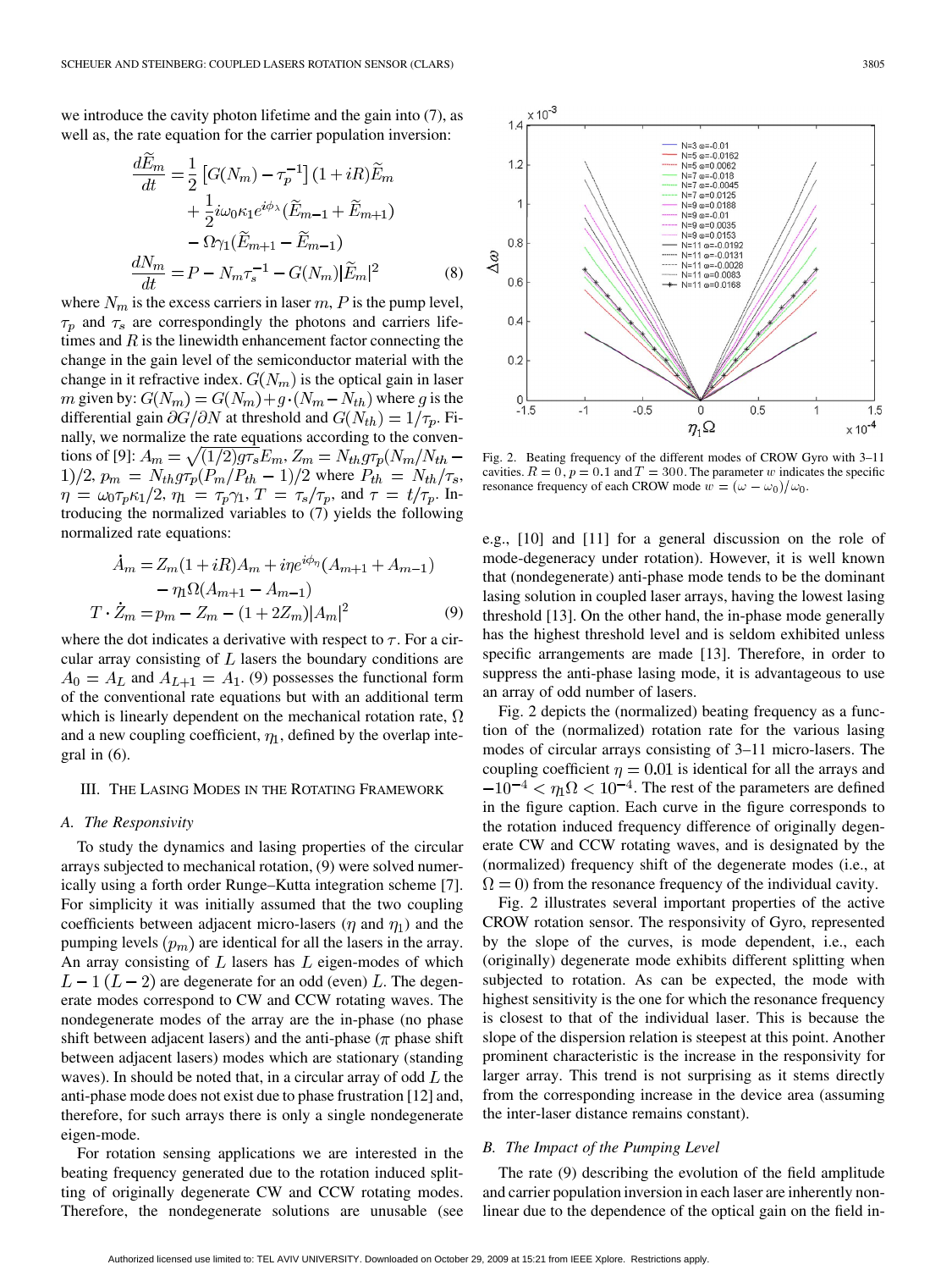

Fig. 3. Temporal evolution of the intensity as a function of the pumping level. (a)  $\eta_1 \Omega = 1.4734 \times 10^{-5}$ ; (b)  $\eta_1 \Omega = 5.8935 \times 10^{-5}$ .

tensity. As a result it can be expected that the responsivity of an active CROW rotation sensor is affected by the pumping level.

Fig. 3 shows the temporal evolution of the intensity in one of the lasers in an odd circular array as a function of the pumping level *while the device is rotating* in various angular velocities. Two important features can be observed from Fig. 3: 1) higher pumping level results in higher output power and 2) the amplitude of the RF beating signal depends on the pumping level nonmonotonically. While the first characteristic is quite obvious, it is the second one which is rather unexpected. The ability to detect rotation in this scheme relies on the ability to detect the beating frequency between the CW and CCW rotating waves. This ability is determined by the RF measurement apparatus frequency response but also by the overall power of the signal. Increasing the pumping level increases the overall output but decreases the fractional part of the RF beating signal. It can, therefore, be expected that there exists an optimal pumping level taking into account the tradeoff between these effects. Fig. 4 shows the dependence of the beating-signal



Fig. 4. Steady state RF power for  $\eta_1 \Omega = 1.4734 \times 10^{-5}$ .

power on the pumping rates for  $\eta_1 \Omega = 5.8935 \times 10^{-5}$ . The dependence of the emitted RF power on p for other rotation rates is nearly identical. The existence on an optimal pumping level is evident—the beating signal is maximal for  $p = 2.4 \times 10^{-6}$ for all rotation rates. At this point it is not clear what the exact mechanism determining the optimal  $p$  is and although this mechanism is important and interesting, its study and identification is beyond the scope of this paper. Nevertheless, the existence of this optimal pumping level indicates that in order to enhance the sensitivity of the rotation sensor it is necessary to identify the optimal pumping for the given structure.

# IV. STRUCTURE VARIATIONS—THE FORMATION OF A DEAD-ZONE

In any realization of these new rotation sensors, structural disorder (e.g., due to limited fabrication accuracy) may introduce new factors that are not present in the idealized geometries. Hence, the purpose of this section is to investigate the effect of structural disorder on the ED of rotating CROWs. Our study applies to the basic schemes shown in Fig. 1. We start our analysis by noting that although each individual micro-cavity does not support mode-degeneracy under stationary conditions  $(\Omega = 0)$ , the *entire* ideal structure does. At any given frequency within its transmission band and in the absence of structural disorder, it supports at least two optical signals: a clock-wise (CW) and a counter-clock-wise (CCW) propagating mode. Alternatively, since any linear combination of degenerate modes is by itself a degenerate mode, these modes can be equally well presented as two *real* standing waves. When the structure rotates, the corresponding degenerate resonance splits into two distinct resonances [10]. Similarly, structural disorder splits mode degeneracy. Thus, one can invoke the theory of mode-degeneracy under rotation, and extend it to hold also under structure inaccuracy using essentially the tools of [11]. This combined approach has three important advantages. First, it enables one to obtain quickly the general expression for the effect of rotation *and* structure inaccuracy on the mode splitting, where the fact that each global mode can be expressed as a summation of the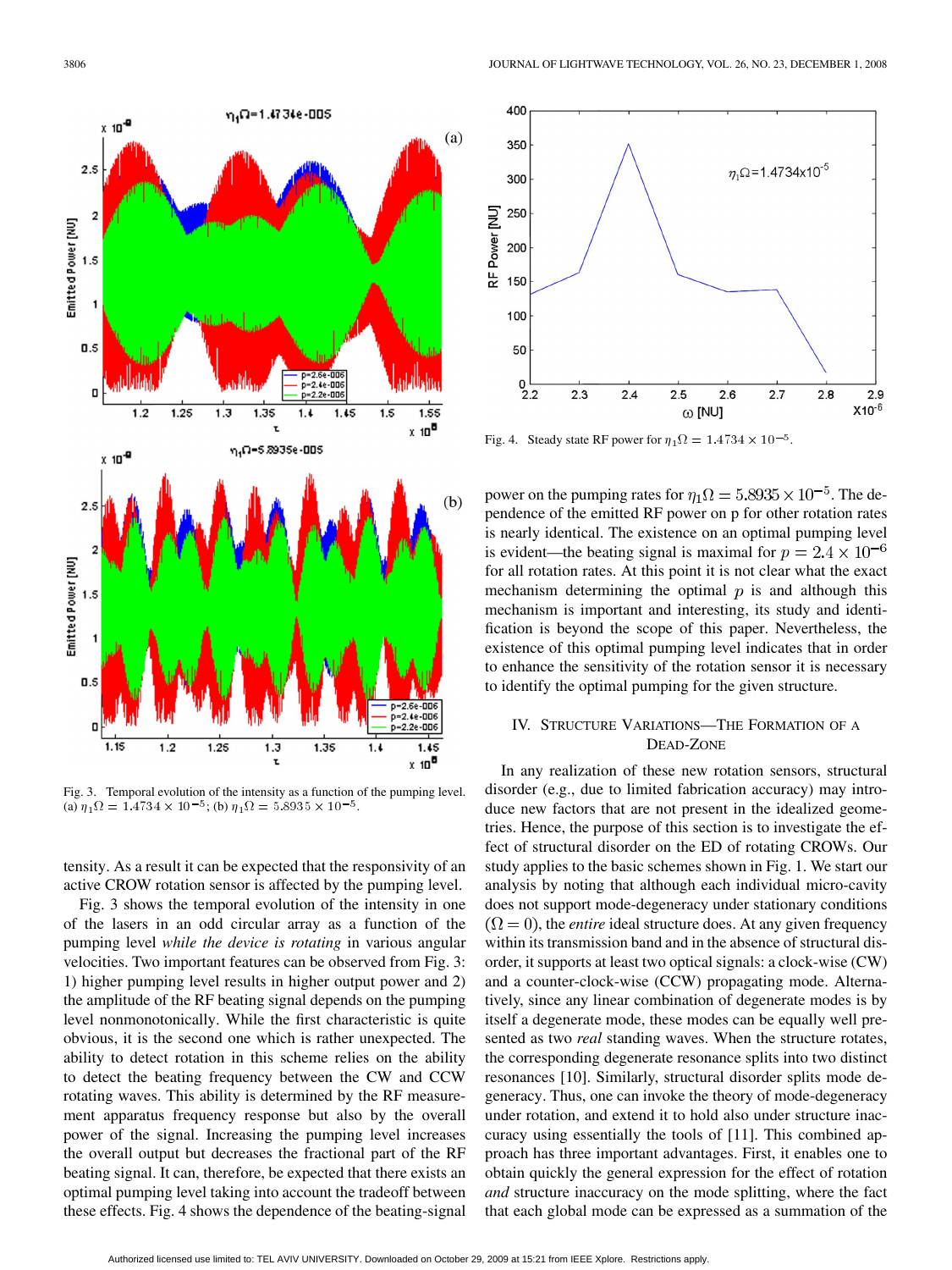form of tight binding theory is done at a later stage, and is used only to get more explicit final results pertaining to the gyroscope dead-zone. Second, it enables one to express the structure variation using its most fundamental form—the variation of  $\varepsilon$ , while its manifestation as variation of the individual cavity resonances and its effect on the gyro dead-zone "pops out" later as derived results. Finally, this approach also reveals an interesting physical picture of two competing effects: both, structure inaccuracy and mechanical rotation break the mode degeneracy and cause resonance splitting. Splitting due to the former is  $\Omega$ -independent, while splitting due to the latter scales linearly with  $\Omega$ . The device can be used as a gyroscope only when the splitting due to rotation exceeds the splitting due to structure inaccuracy. Hence, a dead-zone in  $\Omega$  is formed. This novel physical effect of competing processes is derived analytically and backed up by numerical simulations.

## *A. Theoretical Analysis*

Let  $\mathbf{H}_{\Omega}$  and  $\mathbf{E}_{\Omega}$  be the magnetic and electric fields of the entire structure, under rotation and *structural disorder*. It satisfies the wave equation (2), (3) where  $\varepsilon(\mathbf{r})$  describes now the entire dielectric structure, including structural disorder. At rest, and in the absence of structural disorder, the two degenerate modes  $H_0^{(m)}(r)(m=1,2)$  of the *entire* structure satisfy:

$$
\Theta_0 \mathbf{H}_0^{(m)} = k_U^2 \mathbf{H}_0^{(m)}, \ \ \Theta_0 \equiv \nabla \times [1/\varepsilon_U(\mathbf{r})] \nabla \times, \ \ k_U = \omega_U/c
$$
\n<sup>(10)</sup>

where  $\varepsilon_U(\mathbf{r})$  describes the entire *unperturbed* structure and  $\omega_U$ is the corresponding resonance frequency. As shown below, rotation and structural disorder causes it to split into two different resonances. Since  $\Theta_0$  is self-adjoint  $H_0^{(m)}(r)$  can always be presented as real and orthogonal set. Also, we write:

$$
\Theta = \Theta_0 + \delta \Theta, \ \delta \Theta = \nabla \times (\delta [1/\varepsilon(\mathbf{r})]) \nabla \times \n\delta [1/\varepsilon(\mathbf{r})] = \varepsilon^{-1}(\mathbf{r}) - \varepsilon_U^{-1}(\mathbf{r})
$$
\n(11)

so the wave equations  $(2)$ – $(3)$  pertaining now to rotating and disordered structure, can be written as [neglecting higher order terms proportional to  $\Omega \delta(1/\varepsilon)$ :

$$
\Theta_0 \mathbf{H}_{\Omega} - k^2 \mathbf{H}_{\Omega} = (ik \mathbf{L}_{\Omega}^U - \delta \Theta) \mathbf{H}_{\Omega} \tag{12}
$$

where  $\mathbf{L}_{\Omega}^{U}$  is defined as in (3), but with  $\varepsilon(\mathbf{r})$  replaced by the unperturbed structure  $\varepsilon^{U}(\mathbf{r})$ 

Clearly, the LHS of (12) is nothing but the conventional wave equation governing the field in the stationary and unperturbed structure. The RHS describes two effects; that of rotation and that of structural disorder. Following a similar analysis to [10] with the exception that an additional term (structural disorder) appears in the RHS, the total field is a summation over  $H_0^{(n)}(\vec{r})$ serving merely as building blocks:

$$
\boldsymbol{H}_{\Omega}(\boldsymbol{r}) = \sum_{n=1}^{2} a_n \boldsymbol{H}_{0}^{(n)}(\boldsymbol{r})
$$
(13)

We substitute this expansion into (12), use (10), perform inner product of the resulting equation with  $H_0^{(m)}$  and use their mutual orthogonality. The result is the following  $2 \times 2$  matrix-eigenvalue equation for the expansion coefficients  $\alpha_n$  and frequency splitting  $k - k_U$ 

$$
\begin{bmatrix} D_{11} & D_{12} \\ D_{21} & D_{22} \end{bmatrix} \begin{bmatrix} a_1 \\ a_2 \end{bmatrix} = 2k_U(k - k_U) \begin{bmatrix} a_1 \\ a_2 \end{bmatrix}
$$
 (14)

where

$$
D_{mn} = -ik_U \left( \mathbf{L}_{\Omega} \mathbf{H}_0^{(n)}, \mathbf{H}_0^{(m)} \right) + \left( \delta \Theta \mathbf{H}_0^{(n)}, \mathbf{H}_0^{(m)} \right)
$$

$$
= k_U^2 \Omega B_{mn} + d_{mn} \tag{15a}
$$

and where  $(f, g)$  is the  $L_2(R)$  inner-product. Clearly, the two different eigenvalues of the equation above represent the frequency splitting. The coefficients  $B_{nm}$  here are due to the first inner product in (15). After some algebraic manipulations they can be expressed as

$$
B_{mn} = \varepsilon_0 \left( \hat{\mathbf{z}} \times \mathbf{r}, \mathbf{H}_0^{(n)*} \times \mathbf{E}_0^{(m)} + \mathbf{H}_0^{(m)} \times \mathbf{E}_0^{(n)*} \right)
$$
  

$$
d_{mn} = \left( \delta \Theta \mathbf{H}_0^{(n)}, \mathbf{H}_0^{(m)} \right)
$$
 (15b)

The coefficients  $B_{mn}$  depend only on the perfect (unperturbed) structure and form a skew-symmetric imaginary matrix, with  $B_{11} = B_{22} = 0$ . It increases linearly with the radius of the structure.  $d_{mn}$  depend only on  $\delta\Theta$  and therefore represent only structure disorder effects. By careful examination one can show that  $d_{12} = d_{21}$  and  $d_{11} + d_{12} \rightarrow 0$  as the number of (statistically independent) micro-cavities comprising the entire structure, increases. By solving algebraically for the eigenvalues of (14) we are left with the following analytical expression for the frequency splitting:

$$
k(\Omega) - k_U = \pm \frac{k_U}{2} |B_{12}| \sqrt{\Omega_d^2 + \Omega^2}
$$

$$
\Omega_d = \sqrt{d_{12}^2 - d_{11} d_{22}} / k_U^2 |B_{12}| \tag{16}
$$

Thus, the splitting versus  $\Omega$  clearly possesses the form of Hyperbola, with a "dead-zone"  $\Omega_d$  originating from the "competition" between disorder-induced splitting and rotation-induced splitting. The  $d_{mn}$  coefficients, responsible for the dead-zone extent, are related to the variance of the individual cavity resonance frequency. This is shown by expanding each of the (doubly-degenerate) modes of the entire stationary and unperturbed structure  $H_0^{(m)}(r)$ , with the modes  $H_C(r - r_j)$ of the  $N$  isolated unperturbed and stationary micro-cavities in the structure (consistent with tight-binding theory, described in Section III above), and with expansion coefficients  $c_j$  that should satisfy the CROW dispersion relation at rest (in fact, they are given by the  $A_n$  of (4) at  $\Omega = 0$ ; there are two possible solutions)

$$
H_0^{(m)} = \sum_{j=1}^{N} c_j^m(\omega) H_C(r - r_j)
$$
 (17)

By definition, the modal field of the j-th cavity,  $H_C(\mathbf{r} - \mathbf{r}_i)$ , satisfies (1) with  $\varepsilon_C(\mathbf{r})$  replaced by  $\varepsilon_C(\mathbf{r} - \mathbf{r}_j)$ . Substituting (17)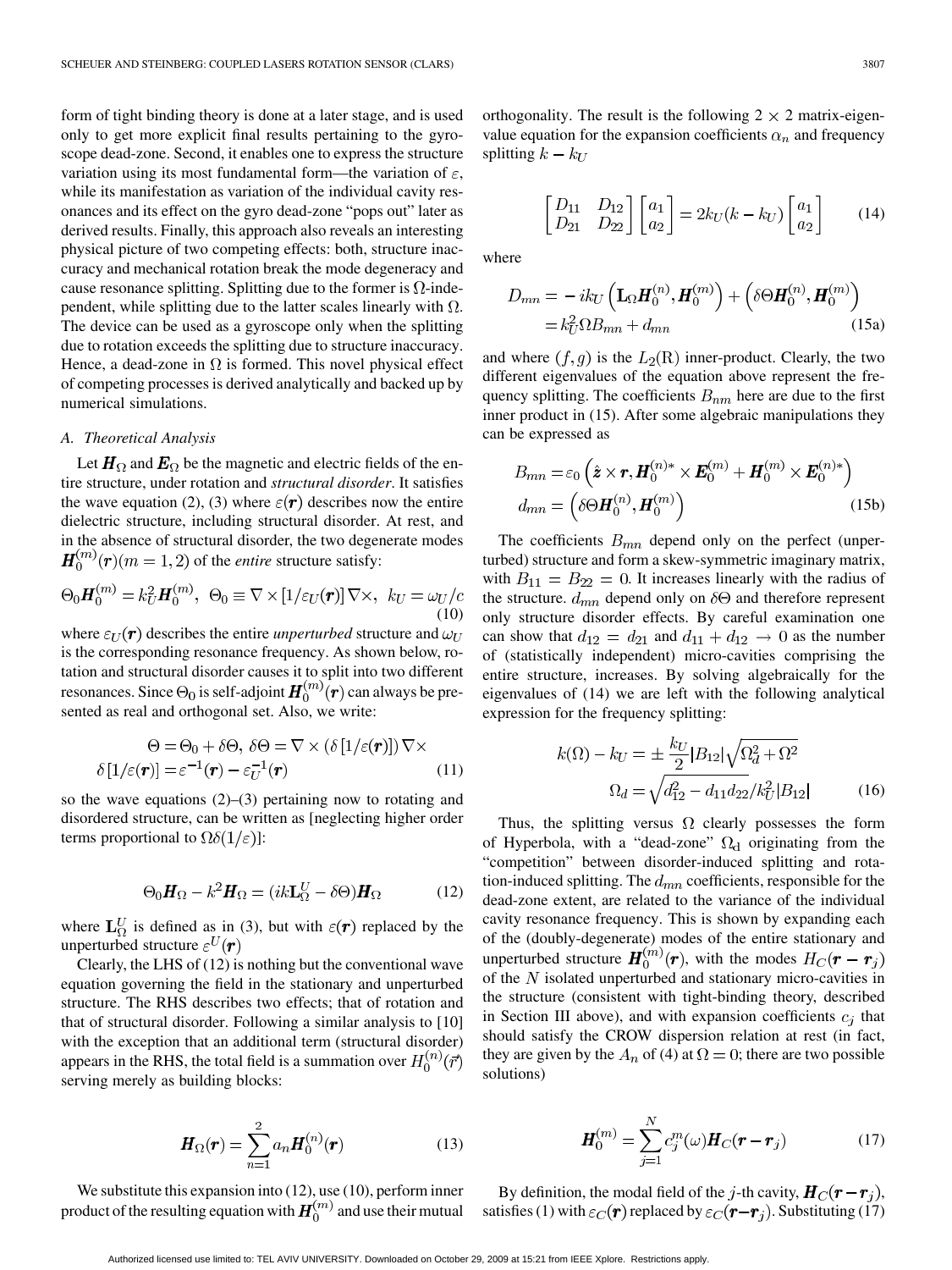into the  $d_{mn}$  definition (15a), using (1) shifted to the jth position, using also the fact that  $\nabla \times \mathbf{H}_C(\mathbf{r} - \mathbf{r}_i) = -i\omega_0 \varepsilon_0 \varepsilon_C(\mathbf{r} - \mathbf{r}_i)$  $r_i$ ) $E_C(r - r_i)$ , and that  $E_C(r - r_i)$  is highly localized within the *j*th micro-cavity, we end up with

$$
d_{mn} = \omega_0^2 \varepsilon_0^2 \sum_{j=1}^N c_j^n c_j^m \left( \delta \varepsilon_C^j \mathbf{E}_j, \mathbf{E}_j \right)
$$
  
= 
$$
2k_0 c^{-1} ||\mathbf{H}_0||^2 \sum_{j=1}^N c_j^n \overline{c}_j^m \delta \omega_j
$$
 (18)

where  $\delta \varepsilon_C^j$  is the variation of the dielectric structure of the j-th resonator due to structural disorder, and  $E_i = E_C(r - r_i)$ . The last equality above is due to cavity perturbation theory [11], [14], and  $\delta \omega_i$  is the deviation of the *j*-th micro-cavity resonant frequency due to structural disorder. Hence, one can relate the statistics of the individual resonances variations to the deadzone extent. Our analysis reveals an important phenomenology. Note that (18) depends only on the disorder statistics, while  $B_{mn}$  in (15b) increases linearly with the gyroscope size [10] (note the  $r$  vector within the inner product). Therefore, for a given level of structural disorder, the dead-zone  $\Omega_d$  in (16) decreases as the gyroscope size increases; the effect of scattering does not "add up" as one uses more micro-cavities in the gyro. In adds up only when disorder increases.

#### *B. Numerical Results*

A numerical statistical analysis of the impact of fabrication errors was performed for a 7-cavity circular CROW. The coupling coefficient between adjacent cavities was set to be  $\eta = 0.01$  and the normalized rotation rate is scanned between  $-10^{-4}$  <  $\eta_1 \Omega$  < 10<sup>-4</sup>. For an ideal structure (all cavities having identical resonance frequency) the stationary system has four resonance frequencies where three of them are doubly degenerate. Under rotation the degeneracy is lifted and a beat signal between the originally degenerate modes is formed. Fig. 5 shows the frequency of the beat signal of an ideal system undergoing rotation. The three lines correspond to the three different degenerate modes.

Fabrication errors are modeled by introducing shifts (deviations) in the resonance frequencies of the individual cavities. The deviations lift the degeneracy of the modes and, as a result, there is a beat frequency even without rotation. More over, at low rotation rates the sensitivity of the Gyro is reduced. The differences between the resonance frequencies of the cavities comprising the CROW are assumed to be normally distributed with variance  $\sigma$ . Fig. 6 shows the frequency of the beat signal of a "realistic" CROW Gyro with  $\sigma = 10^{-3}$ .

The stars indicate the numerically calculate beat frequency while the solid line represent a fit to hyperbola— $\Delta \omega_{\rm beat}$  =  $\sqrt{a^2 + b^2(\eta_1 \Omega)^2}$ . Fig. 6 illustrates the decrease of the Gyro sensitivity for lower rotation rates. The excellent agreement of the numerical data to the hyperbolic fit (as predicted by the analysis of Section IV-A) enables the extraction of the sensitivity (the slope of the linear parts of the hyperbola) and the "dead-zone"—the minimal rotation rate that can be detected by the Gyro.



Fig. 5. Beating frequencies of an ideal rotating CROW consisting of seven cavities. The parameters are as in Fig. 2.



Fig. 6. Beating frequencies of a realistic rotating CROW consisting of seven cavities. The parameters are as in Fig. 2, the standard deviation of resonance of the individual cavities is  $\sigma = 10^{-3}$ .

An intuitive method to define the sensitivity is to calculate at the slope of hyperbola:

$$
\frac{d\omega_{beat}}{d(\eta_1 \Omega)} = \frac{b}{\sqrt{1 + (a/b)^2 \cdot (\eta_1 \Omega)^{-2}}} \tag{19}
$$

For large rotation rate the slope is almost constant but when  $\eta_1\Omega$  becomes smaller than  $a/b$  the slope starts to decrease. Therefore, it is reasonable to define the minimal detectable (normalized) rotation rate as  $(\eta_1 \Omega)_{\text{min}} = a/b$ , where a and b are the hyperbola parameters found from the fit.

The statistical analysis was performed by evaluating the sensitivity and dead-zone for  $\sigma$  ranging between  $10^{-3}$  and  $5 \times 10^{-3}$ (in the normalized time units). For each  $\sigma$ , 10 different structures where analyzed and the average slope and  $(\eta_1 \Omega)_{\text{min}}$  were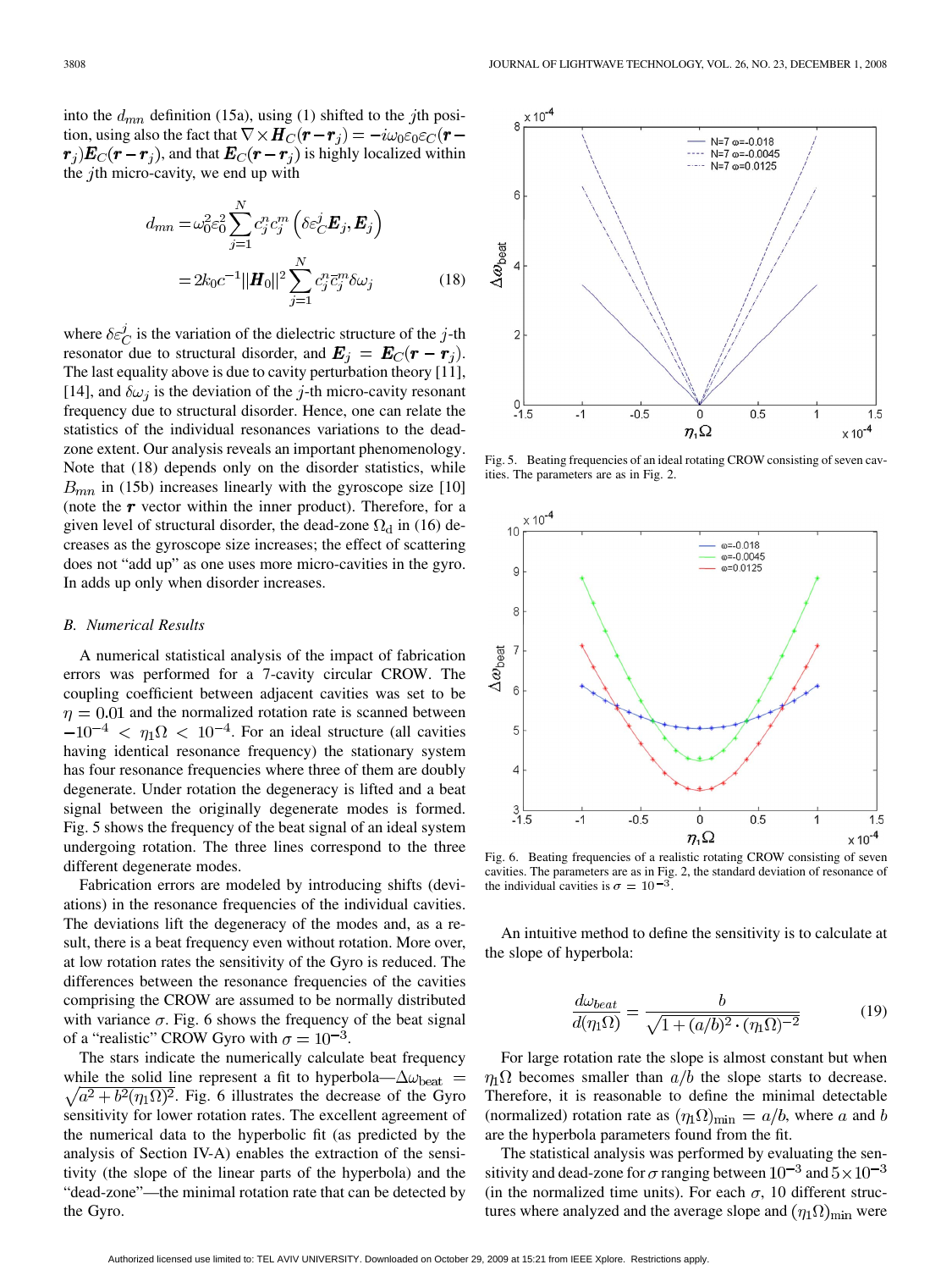

Fig. 7. Dead-zone (a) and sensitivity (b) of a "realistic" CROW as a function of  $\sigma$ . The rest of the parameters are as in Fig. 2.

found for each of the three beat signals. Fig. 7 depicts the average dead-zone (a) and the sensitivity (b) for different  $\sigma$ .

Two points that are clearly indicated in Fig. 7 The sensitivity is relatively independent of the fabrication errors—only a minor decrease of the slope is observed when the resonance frequency variance is increased. The dead-zone, on the other hand, increases significantly as  $\sigma$  is increased. Similar increase in the dead-zone is found for the three different modes.

It should be emphasized that despite the different underlying mechanism of the dead-zone observed in conventional laser gyros (back scattering), the physics is similar. In both cases the ideal degeneracy between the CW and CCW propagating modes is removed and the Sagnac effect must exceed the frequency splitting in order to be observed.

However, as the number of laser composing the gyro is increased *while keeping structural disorder at a constant level*, the dead-zone decreases and the minimal detected rotation rate is reduced (see Fig. 8). The reason for this phenomenon, which is in contrast to conventional gyros in which larger loops increase the



Fig. 8. The dependence of the dead-zone on the number of lasers comprising the array.

dead-zone, stem from (16) and (18). The coefficient  $d_{mn}$  defined in (18) are determined by the variations in the resonance frequencies caused by the structural disorder while  $|B_{12}|$  defined in (15b) increases linearly with the structure average radius (or, equivalently, with the number of lasers). Consequently, as we increase the number of laser comprising the array dead-zone,  $\Omega_d$ , decreases.

#### V. DISCUSSION AND SUMMARY

Closed loop slow light structures based on coupled micro cavities form a novel approach for the realization of ultra-compact, chip level, rotation sensors. The incorporation of optically active cavities (i.e., lasers) can counteract the impact of optical loss (existing in passive structures) which is the main factor limiting the achievable sensitivity in CROW rotation sensors. We studied the dynamical behavior of closed-loop coupled laser arrays under mechanical rotation with applications to sensing. We found that fabrication tolerances generate a "dead-zone", similar to that found in conventional laser gyros, which depends on the variations of the individual lasers. This dead-zone is formed because the originally degenerate modes of the circular arrays split in the presence of fabrication errors. This splitting limits the minimal rotation rate that can be detected by the gyro (the rotation induced frequency different must exceed the original splitting).

However, we have shown that expect that as we increase the number of laser composing the gyro *while keeping structural disorder at a constant level*, the dead-zone decreases and the minimal detected rotation rate is reduced. Hence, the CLARS structure provides an inherent mechanism to arbitrarily reduce the dead-zone without necessitating enhanced fabrication capabilities.

## **REFERENCES**

- [1] S. Ezekiel*, Optical Fiber Rotation Sensing*, W. K. Burns, Ed. Boston: Academic, 1994.
- [2] H. J. Arditty and H. C. Lefevre, "Sagnac effect in fiber gyroscopes," *Opt. Lett.*, vol. 6, pp. 401–403, 1981.
- [3] B. Z. Steinberg, "Rotating photonic crystals: A medium for compact optical gyroscopes," *Phys. Rev. E*, vol. 71, p. 056621, 2005.